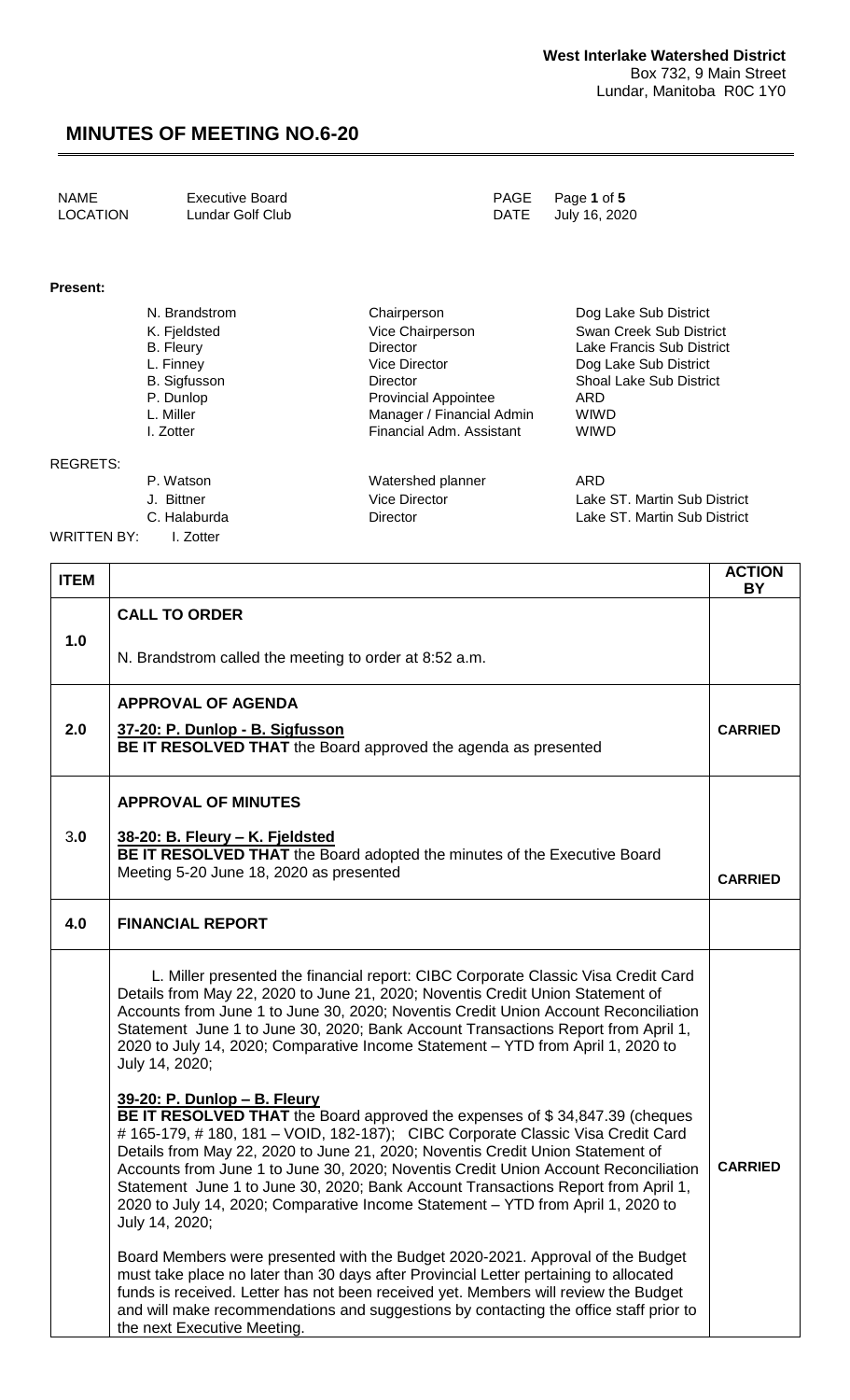| <b>NAME</b><br><b>LOCATION</b> | <b>Executive Board</b><br>PAGE<br>Page 2 of 5<br>Lundar Golf Club<br><b>DATE</b><br>July 16, 2020                                                                                                                                                                                                                                                                                                                                                                                                                                              |                |
|--------------------------------|------------------------------------------------------------------------------------------------------------------------------------------------------------------------------------------------------------------------------------------------------------------------------------------------------------------------------------------------------------------------------------------------------------------------------------------------------------------------------------------------------------------------------------------------|----------------|
| 5.0                            | <b>SUB DISTRICT RECOMMENDATIONS</b><br>All Member Meeting scheduled for July 23, 2020 at 9:00 a.m. at Lundar Golf Club                                                                                                                                                                                                                                                                                                                                                                                                                         |                |
| 6.0                            | <b>OLD BUSINESS</b>                                                                                                                                                                                                                                                                                                                                                                                                                                                                                                                            |                |
| 6.1                            | <b>Integrated Watershed Management plan (IWMP)</b><br>Invoice for the Advertisement in the Lundar Bull Sale Calendar has been paid. Public<br>Meetings are postponed indefinitely due to COVID-19                                                                                                                                                                                                                                                                                                                                              |                |
| 6.2                            | <b>Northwest Interlake IWMP</b><br>Sample of Letter to Partner Municipalities sent to P. Watson for review.                                                                                                                                                                                                                                                                                                                                                                                                                                    |                |
| 6.3                            | <b>Siglunes Project</b><br>The legal matter of the WIWD taking ownership, administration and maintenance from<br>Ducks Unlimited (DU) over the Dike on Siglunes Creek will be addressed in fall 2020.                                                                                                                                                                                                                                                                                                                                          |                |
| 6.4                            | <b>Canada Summer Job</b><br>Advertisement for the Environmental Technician position posted in the local newspaper<br>and Facebook page.                                                                                                                                                                                                                                                                                                                                                                                                        |                |
| 6.5                            | <b>Policy</b><br>The Board discussed proposed changes to Policy Directives Section 2.20 and Section<br>2.21. Sections to be edited and presented at next Executive Meeting for approval.                                                                                                                                                                                                                                                                                                                                                       |                |
| 6.6                            | <b>Conservation Trust Fund / Trees</b><br>All tree seedlings distributed. Survey is ready to be sent out.                                                                                                                                                                                                                                                                                                                                                                                                                                      |                |
| 6.7                            | <b>Conservation Trust / Cover Crops</b><br>The Board reviewed a sample of the Agreement, which will be signed with approved<br>applicants for the "Working with Landowners to improve Soil Health in Lake Manitoba<br>Watershed" Project.<br>40-20: L. Finney - P. Dunlop<br>BE IT RESOLVED THAT the Board approved proposed Agreement pending on<br>Board's recommendations.<br>The Board discussed the possibility to purchase Soil Auger / Probe. Staff to research<br>the market and to present the results at the next Executive Meeting, | <b>CARRIED</b> |
| 6.8                            | <b>GRowing Outcomes in Watershed (GROW)</b><br>WIWD "Working together to improve watershed health in the West Interlake Watershed"<br>request to the Conservation Trust has been approved for \$250,000.00,                                                                                                                                                                                                                                                                                                                                    |                |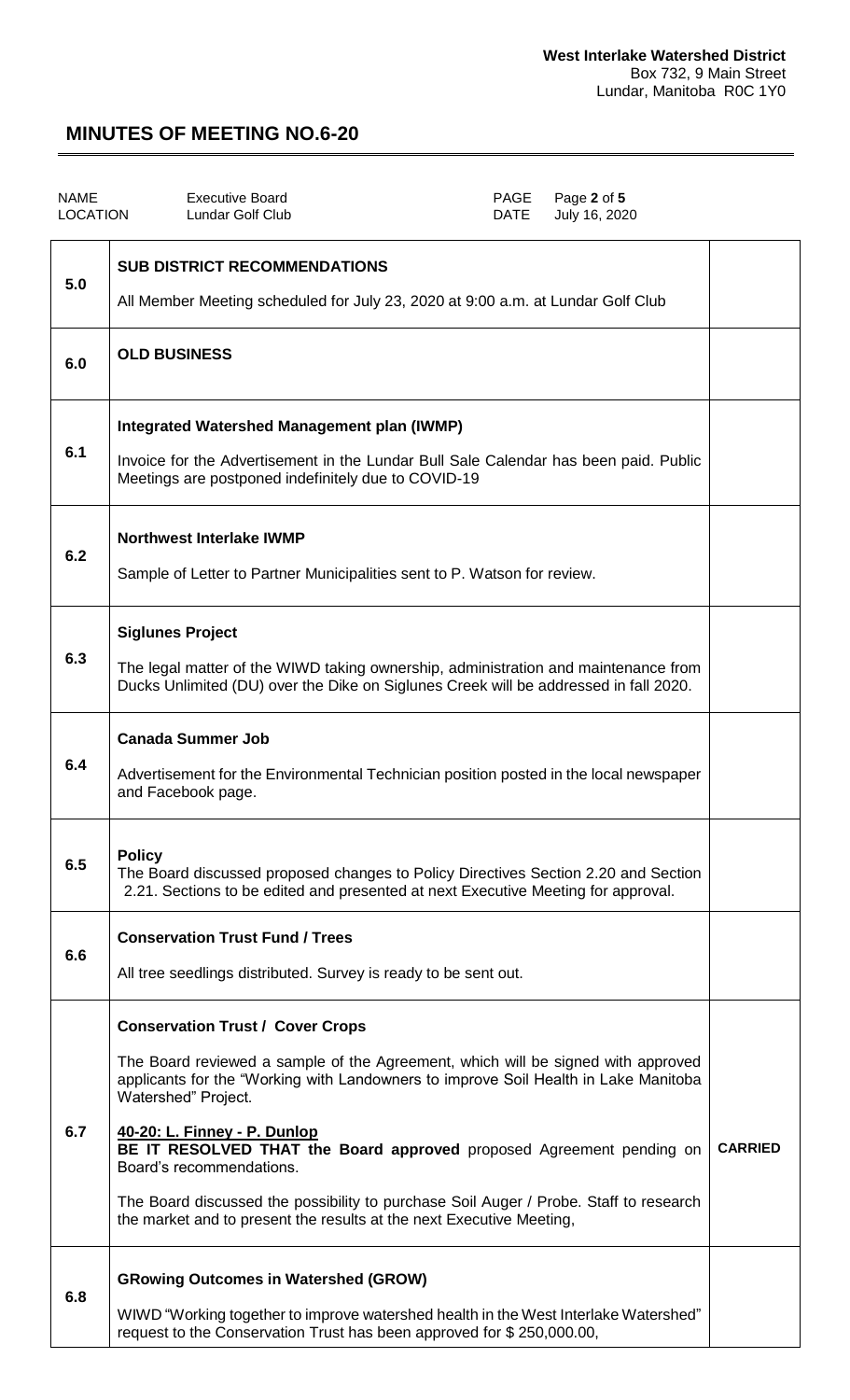| <b>NAME</b><br>LOCATION | <b>Executive Board</b><br>Lundar Golf Club                                                                                                                                                                                                                                                                                                                               | PAGE<br>DATE | Page 3 of 5<br>July 16, 2020 |                |
|-------------------------|--------------------------------------------------------------------------------------------------------------------------------------------------------------------------------------------------------------------------------------------------------------------------------------------------------------------------------------------------------------------------|--------------|------------------------------|----------------|
|                         | \$ 200,000.00 is reserved for the project implementation and \$ 50,000.00 reserved for<br>the Incentive Payments.                                                                                                                                                                                                                                                        |              |                              |                |
|                         | Local Grow Committee appointed by the Board. GROW Committee Meeting took place<br>on July 9, 2020 at the WIWD office.<br>According to GROW Guide (updated June 8, 2020), Local GROW Committees (LGC)<br>will                                                                                                                                                             |              |                              |                |
|                         | • Establish local priorities and target areas within the watershed to implement GROW<br>activities;                                                                                                                                                                                                                                                                      |              |                              |                |
|                         | • Apply for and coordinate funding sources;<br>• Establish payment rates for eligible activities and project cost-shares based on GROW<br>criteria and established provincial guidelines;<br>• Determine term lengths where required, based on GROW eligible activity criteria;<br>• Help identify landowners in target areas that may be interested in participating in |              |                              |                |
|                         | GROW;<br>• Prioritize and approve local GROW projects brought forward by watershed district<br>staff; and,<br>• Approve contracts with landowners.                                                                                                                                                                                                                       |              |                              |                |
|                         | WIWD LGC made recommendation, that in order to fulfill above responsibilities, the<br>committee should have authority in decision making processes.                                                                                                                                                                                                                      |              |                              |                |
|                         | The Executive Board discussed recommendation.                                                                                                                                                                                                                                                                                                                            |              |                              |                |
|                         | 41-20: L. Finney - K. Fjeldsted<br>BE IT RESOLVED THAT the Board approved to authorize Local GROW Committee<br>to make decisions pertaining to GROW Projects approvals and funds distribution,<br>pending that the Committee will report to the Board monthly.<br>(Four $(4)$ in favor, one $(1)$ – opposed)                                                             |              |                              | <b>CARRIED</b> |
|                         | <b>Winter Watering System Applications</b>                                                                                                                                                                                                                                                                                                                               |              |                              |                |
|                         | WIWD received one new application for the Off Site Winter Watering Program. Site was<br>inspected and found to be suitable.                                                                                                                                                                                                                                              |              |                              |                |
| 6.9                     | 42-20: L. Finney - P. Dunlop<br>BE IT RESOLVED THAT the Board approved to accept D. Thorkelson application.                                                                                                                                                                                                                                                              |              |                              | <b>CARRIED</b> |
|                         | Letters to be sent to the applicants, who was approved for 2019-2020 fiscal year, but<br>failed to complete the project and did not submit request for an extension in writing to<br>the WIWD.                                                                                                                                                                           |              |                              |                |
|                         | <b>Riparian Project</b>                                                                                                                                                                                                                                                                                                                                                  |              |                              |                |
| 6.10                    | Provincial approval for the installation of exclusion fence along the drain at K.<br>Gudmundson location has been received. Applicant has permission to proceed with<br>the riparian area project.                                                                                                                                                                       |              |                              |                |
|                         | Advertisement / truck/ signs                                                                                                                                                                                                                                                                                                                                             |              |                              |                |
| 6.11                    | G. Morden updated and installed main sign on the building and new decals on the<br>WIWD's truck. Decals for rain barrels and composters have been ordered.                                                                                                                                                                                                               |              |                              |                |
|                         | <b>Rain Barrels</b>                                                                                                                                                                                                                                                                                                                                                      |              |                              |                |
| 6.12                    | Invoice for rain barrels has been received and paid.                                                                                                                                                                                                                                                                                                                     |              |                              |                |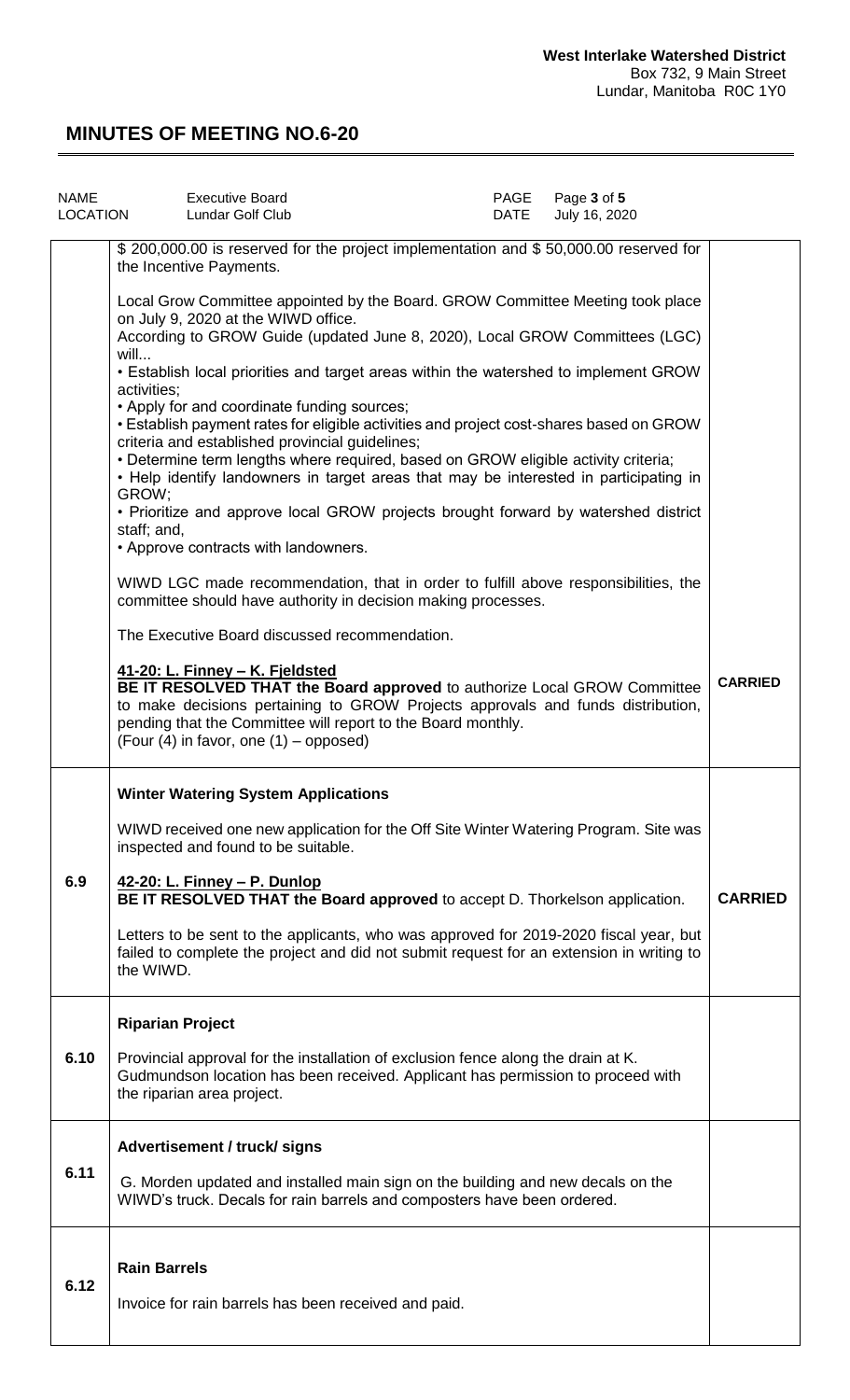| <b>NAME</b><br><b>LOCATION</b> | <b>Executive Board</b><br>Lundar Golf Club                                                                                                                                                                                                                                                                                                                                                                                                                                                                                                                                                                  | PAGE<br>DATE | Page 4 of 5<br>July 16, 2020 |                |
|--------------------------------|-------------------------------------------------------------------------------------------------------------------------------------------------------------------------------------------------------------------------------------------------------------------------------------------------------------------------------------------------------------------------------------------------------------------------------------------------------------------------------------------------------------------------------------------------------------------------------------------------------------|--------------|------------------------------|----------------|
| 6.13                           | <b>Computer / Outdoor Speaker</b><br>New equipment for the office has been ordered for a total of \$\$2,868.28. Most of<br>ordered items have been received.<br>Outdoor Speaker purchased for \$249.04                                                                                                                                                                                                                                                                                                                                                                                                      |              |                              |                |
| 6.14                           | <b>Beardy Creek / Lake Winnipeg Basin Program</b><br>There is no new information pertaining to Beardy Creek Study request available at this<br>time.<br>The Board discussed proposed project for the Lake Winnipeg Basin Program.<br>Throughout the discussion, the Board decided to inspect the site, and to request more<br>information from the owner related to the project: such as the Provincial approval,<br>estimated project cost and etc.                                                                                                                                                        |              |                              |                |
| 7.0                            | <b>NEW BUSINESS</b>                                                                                                                                                                                                                                                                                                                                                                                                                                                                                                                                                                                         |              |                              |                |
| 7.1                            | <b>Summer Student</b><br>Three applications received up to date. Closing due date is July 17, 2020.<br>Interviews to be scheduled with potential candidates on July 21, 2020 at the WIWD<br>office at 10:00 a.m. N. Brandstrom, P. Dunlop and I. Zotter will interview the candidates.<br>Staff to prepare questionnaire for the interview.                                                                                                                                                                                                                                                                 |              |                              |                |
| 7.2                            | <b>Intercom</b><br>The absence of communication between offices in the building is creating difficulties<br>for interaction among the staff. The Board discussed the options of updating office<br>phones with telecom capability. Staff to collect the quotes and to present them at next<br>executive meeting.                                                                                                                                                                                                                                                                                            |              |                              |                |
| 7.3                            | <b>Tree Program</b><br>The Board discussed terms for upcoming Tree Program. There is no external funding<br>source for this program, \$40,000.00 is budgeted for 2020-2021. Based on<br>recommendations from Greenhouse, only species in one gallon pots will be offered<br>through Tree Program in 2020-2021.<br><u>43-20: P. Dunlop - B. Fleury</u><br>BE IT RESOLVED THAT the Board approved to establish cost share term for the<br>Community Tree Nursery Program as: orders up to \$100.00 will be cost shared at<br>50:50 ratio, cost for orders above \$ 100.00 will be applicant's responsibility. |              |                              | <b>CARRIED</b> |
| 8.0                            | <b>REPORTS</b>                                                                                                                                                                                                                                                                                                                                                                                                                                                                                                                                                                                              |              |                              |                |
| 8.1                            | Chairperson<br>Brief verbal update                                                                                                                                                                                                                                                                                                                                                                                                                                                                                                                                                                          |              |                              |                |
| 8.2                            | <b>MAW Rep Report</b><br>Brief verbal update                                                                                                                                                                                                                                                                                                                                                                                                                                                                                                                                                                |              |                              |                |